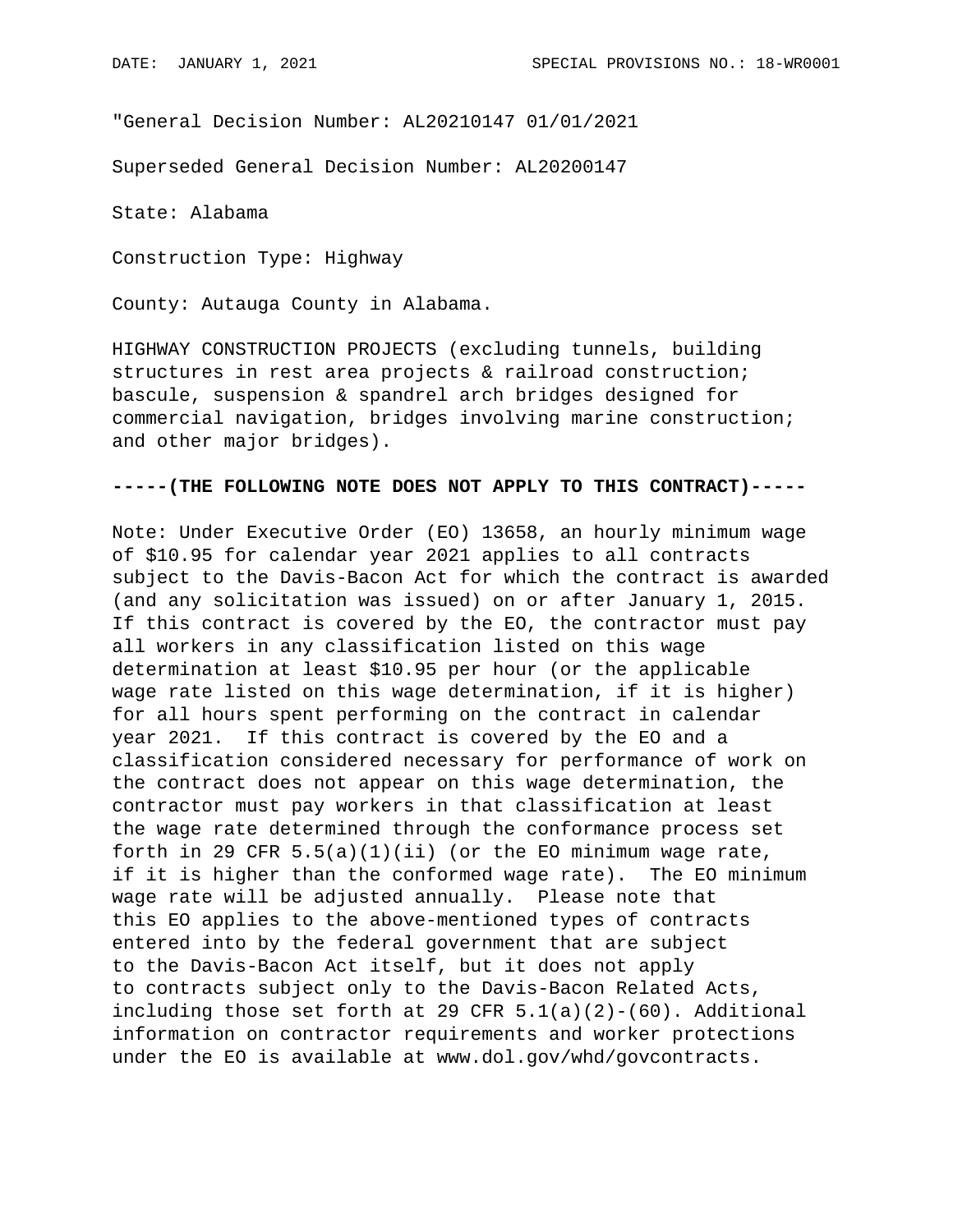| Modification Number | Publication Date |  |
|---------------------|------------------|--|
|                     | 01/01/2021       |  |

ELEC0505-001 09/01/2019

|                         | Rates | Fringes |  |
|-------------------------|-------|---------|--|
| ELECTRICIAN\$ 27.34     |       | 3%+8.61 |  |
| SUAL2019-026 11/13/2019 |       |         |  |

|                                                                      | Rates | Fringes |
|----------------------------------------------------------------------|-------|---------|
| CARPENTER (Form Work Only)\$ 16.02                                   |       | 0.00    |
| CEMENT MASON/CONCRETE FINISHER\$ 15.18                               |       | 0.00    |
| HIGHWAY/PARKING LOT STRIPING:<br>Operator (Striping Machine)\$ 19.82 |       | 0.00    |
| HIGHWAY/PARKING LOT STRIPING:<br>Truck Driver (Line Striping         |       |         |
| $True k$ )\$ 14.55                                                   |       | 0.00    |
| IRONWORKER, REINFORCING\$ 16.20                                      |       | 0.00    |
| IRONWORKER, STRUCTURAL\$ 22.40                                       |       | 0.00    |
| LABORER GRADE CHECKER\$ 14.08                                        |       | 0.00    |
| LABORER: Asphalt, Includes<br>Raker, Shoveler, Spreader and          |       |         |
| Distributor\$ 12.00                                                  |       | 0.00    |
| LABORER: Common or General\$ 12.05                                   |       | 0.00    |
| LABORER: Mason Tender -                                              |       |         |
| Cement/Concrete\$ 14.96                                              |       | 0.00    |
| LABORER: Pipelayer\$ 13.01                                           |       | 0.00    |
| LABORER: Erosion Control\$ 12.50                                     |       | 0.00    |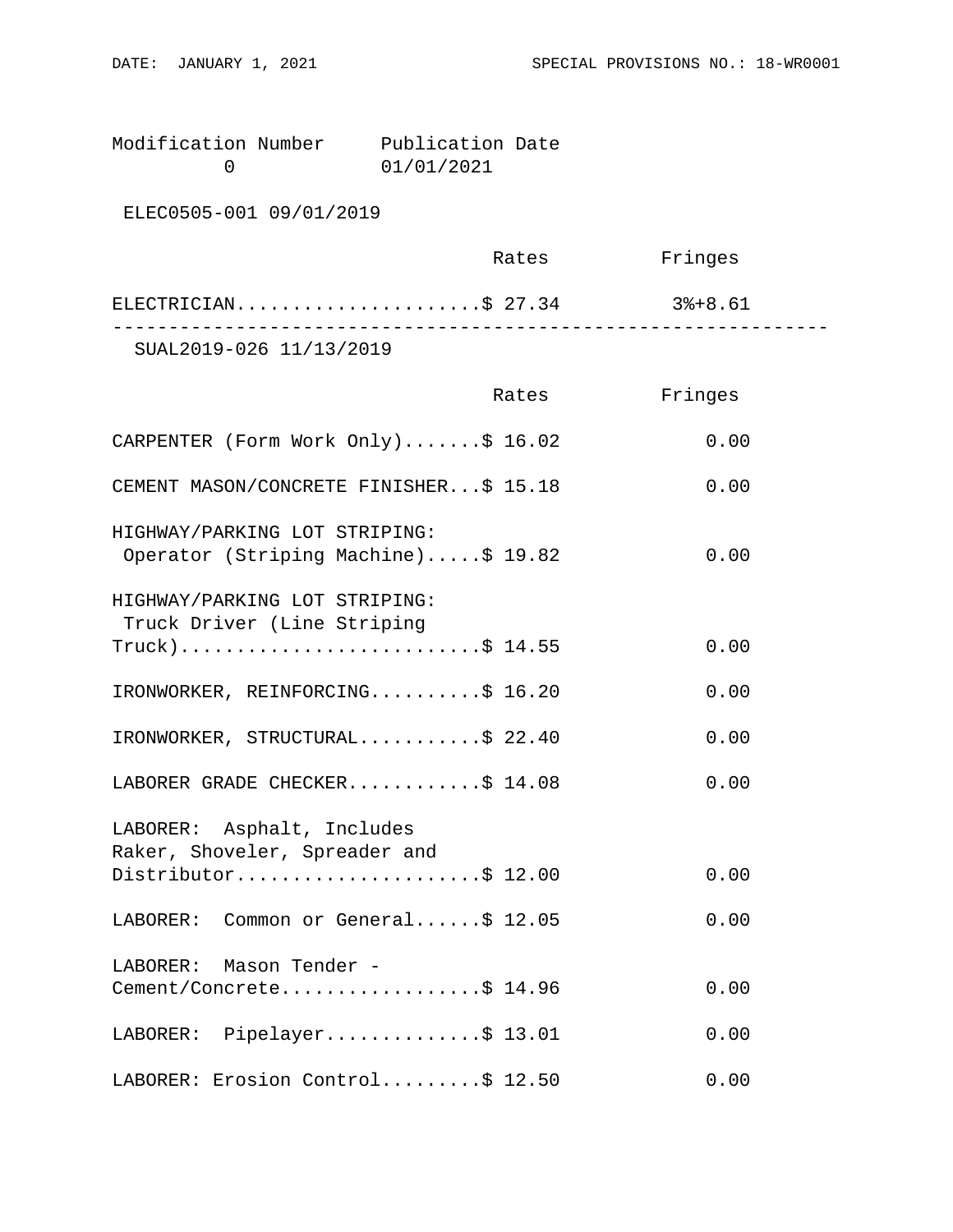|                                    | OPERATOR: Asphalt Spreader\$ 16.00                            | 0.00  |
|------------------------------------|---------------------------------------------------------------|-------|
| OPERATOR:                          | Backhoe/Excavator/Trackhoe\$ 17.52                            | 0.00  |
|                                    | OPERATOR: Bobcat/Skid<br>Steer/Skid Loader\$ 13.88            | 0.00  |
| OPERATOR:                          | Broom/Sweeper\$ 14.57                                         | 0.00  |
|                                    | OPERATOR: Bulldozer\$ 14.46                                   | 0.00  |
| OPERATOR:                          | Crane\$ 23.10                                                 | 0.00  |
|                                    | OPERATOR: Distributor\$ 16.12                                 | 0.00  |
| OPERATOR:                          | Drill\$ 26.73                                                 | 11.25 |
|                                    | OPERATOR: Grader/Blade\$ 17.98                                | 0.00  |
| OPERATOR:                          | Loader\$ 15.55                                                | 0.00  |
|                                    | OPERATOR: Material Transfer<br>Vehicle\$ 16.60                | 0.00  |
|                                    | OPERATOR: Mechanic\$ 18.59                                    | 0.00  |
|                                    | OPERATOR: Milling Machine\$ 15.79                             | 0.00  |
|                                    | OPERATOR: Oiler\$ 16.83                                       | 0.00  |
|                                    | OPERATOR: Paver (Asphalt,<br>Aggregate, and Concrete)\$ 15.96 | 0.00  |
|                                    | OPERATOR: Roller\$ 14.48                                      | 0.00  |
|                                    | OPERATOR: Scraper\$ 13.30                                     | 0.00  |
|                                    | PAINTER (Brush and Roller)\$ 15.97                            | 1.27  |
|                                    | TRAFFIC CONTROL: Flagger\$ 15.13                              | 0.00  |
| TRAFFIC CONTROL:<br>Laborer-Cones/ |                                                               |       |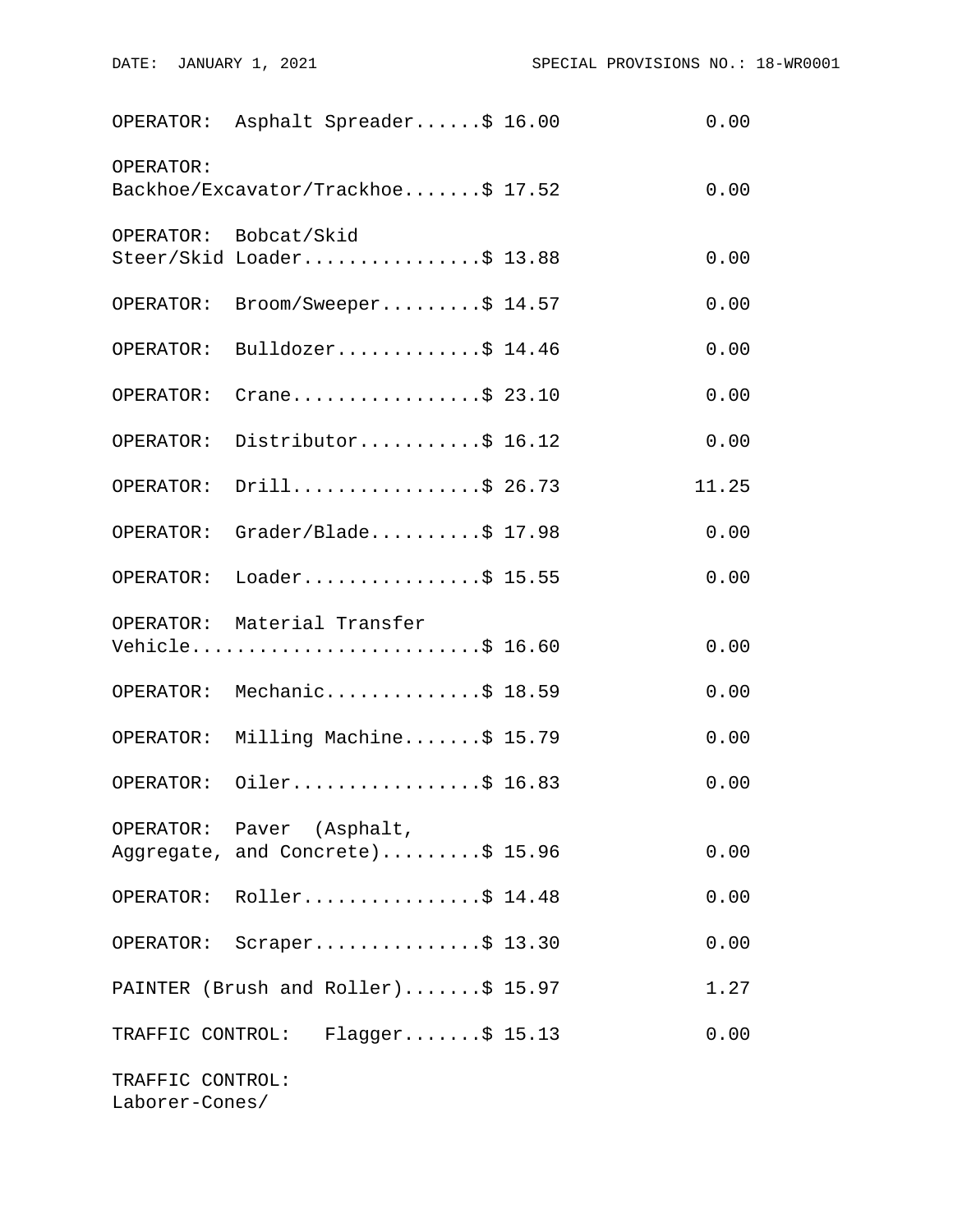| Barricades/Barrels -       | Setter/Mover/Sweeper\$ 16.34        | 0.00 |
|----------------------------|-------------------------------------|------|
| TRUCK DRIVER:              | Dump Truck\$ 15.13                  | 0.00 |
|                            | TRUCK DRIVER: Flatbed Truck\$ 15.00 | 0.00 |
| TRUCK DRIVER:              | Lowboy Truck $$17.50$               | 0.00 |
| TRUCK DRIVER: Semi-Trailer | Truck\$ 15.56                       | 0.00 |
|                            | TRUCK DRIVER: Water Truck\$ 13.50   | 0.00 |
|                            |                                     |      |

WELDERS - Receive rate prescribed for craft performing operation to which welding is incidental.

================================================================

Note: Executive Order (EO) 13706, Establishing Paid Sick Leave for Federal Contractors applies to all contracts subject to the Davis-Bacon Act for which the contract is awarded (and any solicitation was issued) on or after January 1, 2017. If this contract is covered by the EO, the contractor must provide employees with 1 hour of paid sick leave for every 30 hours they work, up to 56 hours of paid sick leave each year. Employees must be permitted to use paid sick leave for their own illness, injury or other health-related needs, including preventive care; to assist a family member (or person who is like family to the employee) who is ill, injured, or has other health-related needs, including preventive care; or for reasons resulting from, or to assist a family member (or person who is like family to the employee) who is a victim of, domestic violence, sexual assault, or stalking. Additional information on contractor requirements and worker protections under the EO is available at www.dol.gov/whd/govcontracts.

Unlisted classifications needed for work not included within the scope of the classifications listed may be added after award only as provided in the labor standards contract clauses (29CFR 5.5 (a) (1) (ii)).

----------------------------------------------------------------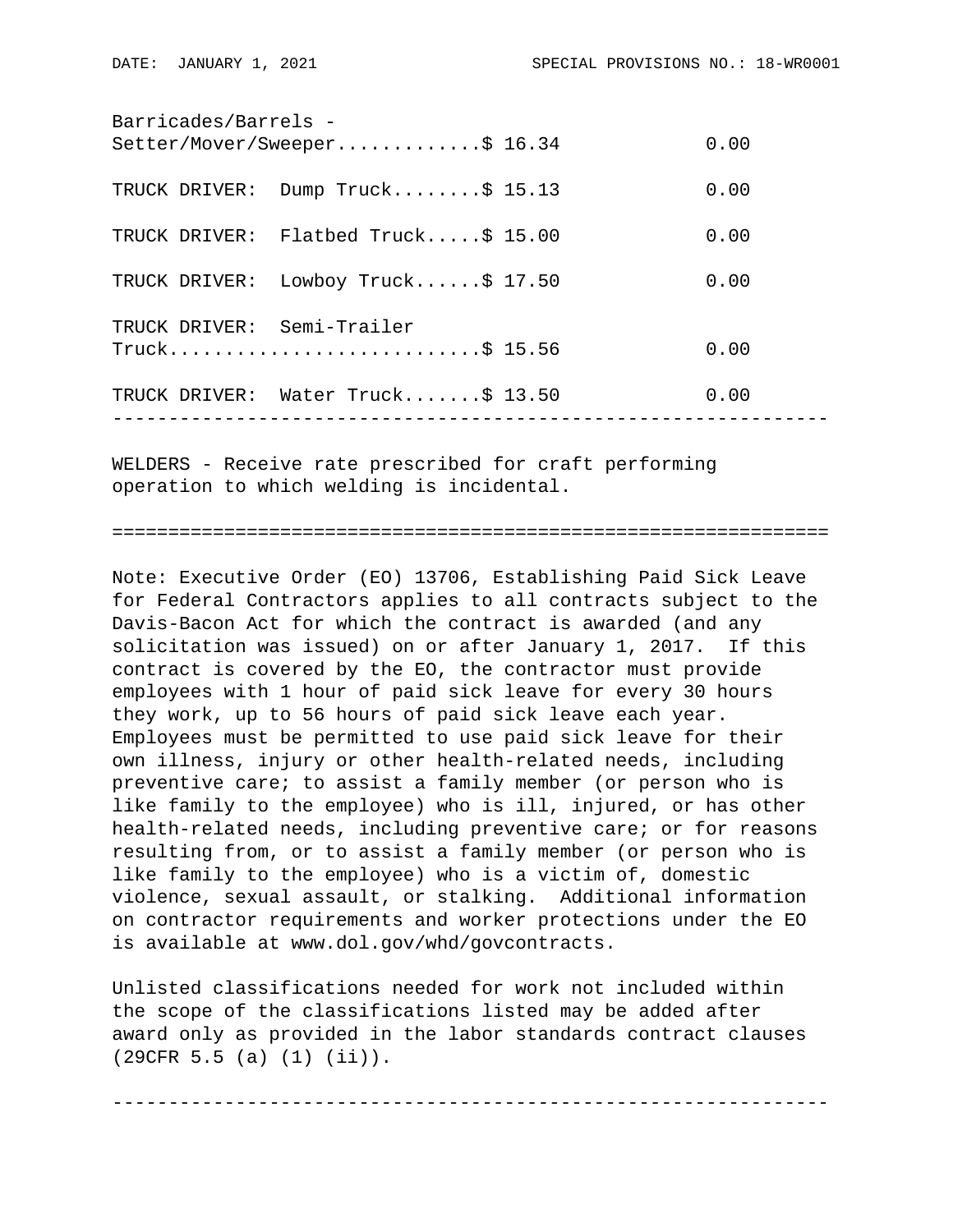The body of each wage determination lists the classification and wage rates that have been found to be prevailing for the cited type(s) of construction in the area covered by the wage determination. The classifications are listed in alphabetical order of ""identifiers"" that indicate whether the particular rate is a union rate (current union negotiated rate for local), a survey rate (weighted average rate) or a union average rate (weighted union average rate).

Union Rate Identifiers

A four-letter classification abbreviation identifier enclosed in dotted lines beginning with characters other than ""SU"" or ""UAVG"" denotes that the union classification and rate were prevailing for that classification in the survey. Example: PLUM0198-005 07/01/2014. PLUM is an abbreviation identifier of the union which prevailed in the survey for this classification, which in this example would be Plumbers. 0198 indicates the local union number or district council number where applicable, i.e., Plumbers Local 0198. The next number, 005 in the example, is an internal number used in processing the wage determination. 07/01/2014 is the effective date of the most current negotiated rate, which in this example is July 1, 2014.

Union prevailing wage rates are updated to reflect all rate changes in the collective bargaining agreement (CBA) governing this classification and rate.

Survey Rate Identifiers

Classifications listed under the ""SU"" identifier indicate that no one rate prevailed for this classification in the survey and the published rate is derived by computing a weighted average rate based on all the rates reported in the survey for that classification. As this weighted average rate includes all rates reported in the survey, it may include both union and non-union rates. Example: SULA2012-007 5/13/2014. SU indicates the rates are survey rates based on a weighted average calculation of rates and are not majority rates. LA indicates the State of Louisiana. 2012 is the year of survey on which these classifications and rates are based. The next number, 007 in the example, is an internal number used in producing the wage determination. 5/13/2014 indicates the survey completion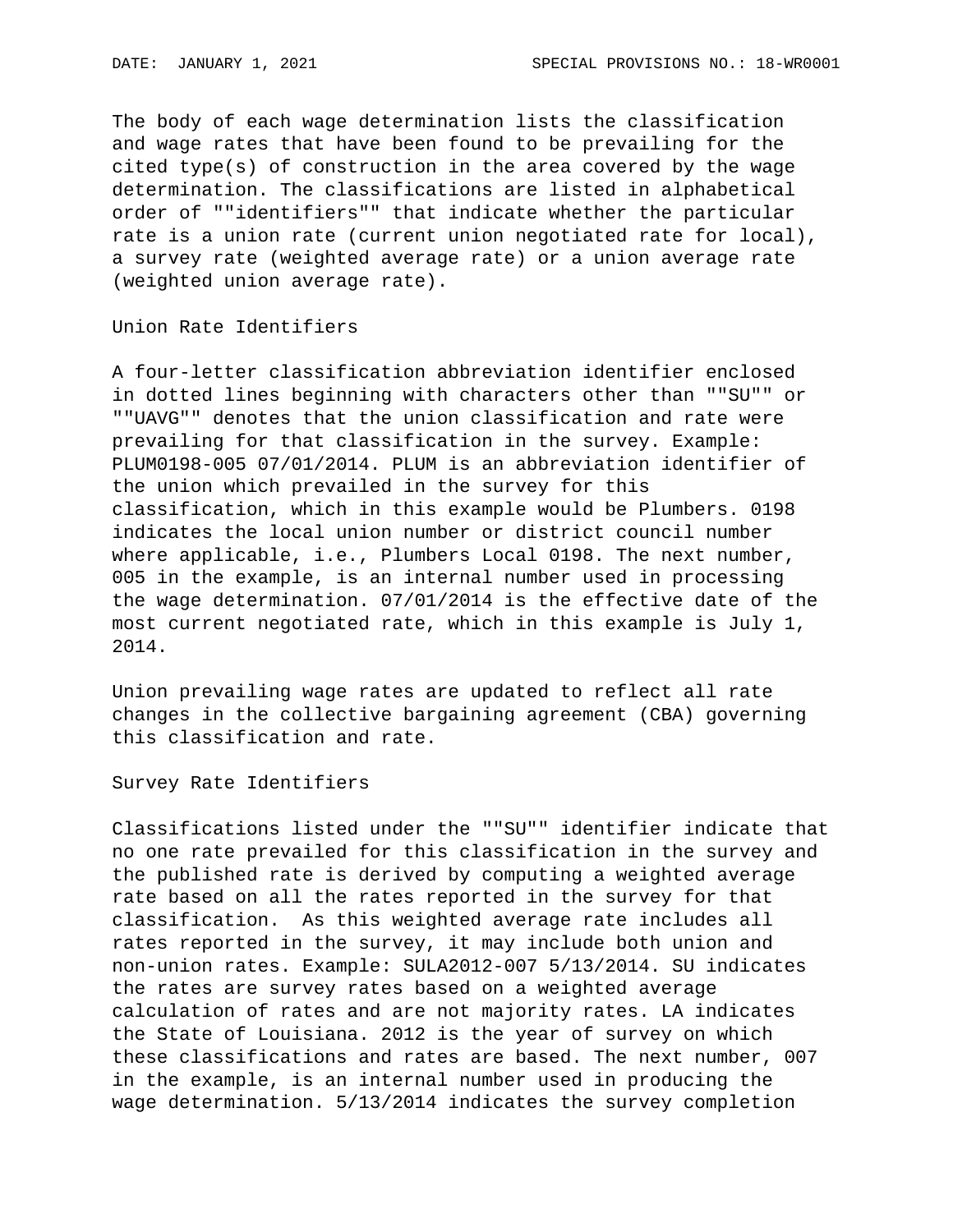date for the classifications and rates under that identifier.

Survey wage rates are not updated and remain in effect until a new survey is conducted.

Union Average Rate Identifiers

Classification(s) listed under the UAVG identifier indicate that no single majority rate prevailed for those classifications; however, 100% of the data reported for the classifications was union data. EXAMPLE: UAVG-OH-0010 08/29/2014. UAVG indicates that the rate is a weighted union average rate. OH indicates the state. The next number, 0010 in the example, is an internal number used in producing the wage determination. 08/29/2014 indicates the survey completion date for the classifications and rates under that identifier.

A UAVG rate will be updated once a year, usually in January of each year, to reflect a weighted average of the current negotiated/CBA rate of the union locals from which the rate is based.

----------------------------------------------------------------

## WAGE DETERMINATION APPEALS PROCESS

1.) Has there been an initial decision in the matter? This can be:

- \* an existing published wage determination
- \* a survey underlying a wage determination
- a Wage and Hour Division letter setting forth a position on a wage determination matter
- \* a conformance (additional classification and rate) ruling

On survey related matters, initial contact, including requests for summaries of surveys, should be with the Wage and Hour Regional Office for the area in which the survey was conducted because those Regional Offices have responsibility for the Davis-Bacon survey program. If the response from this initial contact is not satisfactory, then the process described in 2.) and 3.) should be followed.